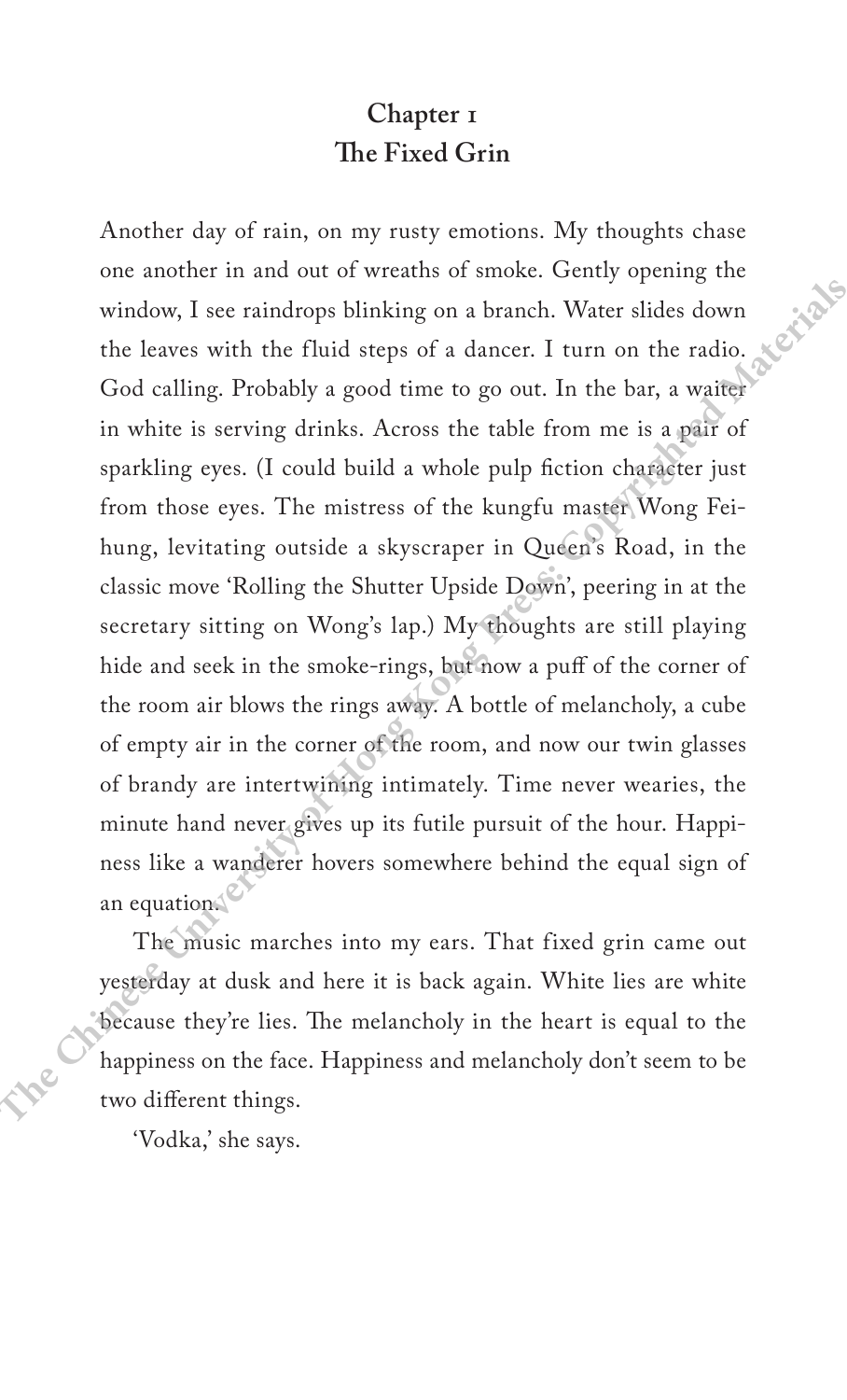'Why are you switching to spirits?' I ask.

'To let the drink intoxicate the fixed grin,' she replies.

I order two vodkas. (She's a seasoned drinker, always drunk, just like me.)

My eyes roam the patterns of light. The explorations of a philosopher also search in vain for a treasure contained within the human body. The music marches into my ears again. *Smoke Gets in Your Eyes*. There's something mesmerizing about the Platters. If James Dean were still alive, would he have given up racing fast cars, and taken up the twist instead? **There** is the result of the principle the selection of a philosopher also search in vain for a treasure contained within the human body. The music marches into my ears again. *Smoke Gets* in Your Eyes. There's something m

'Do you always come and drink here on your own?' she asks. 'Yes.'

'To drown the memory of pain?'

'No. To drown the happiness inside the memory.'

That fixed grin's still swimming in my glass like an ice cube. She's definitely laughing at me for being so naive.

Not all hunters are brave. Especially in a neon jungle, youthful innocence has become a rarity. No more childhood swings.

One drink. Another. Three. Four. Five.

Now I'm drunk. Nothing but that fixed grin in my mind.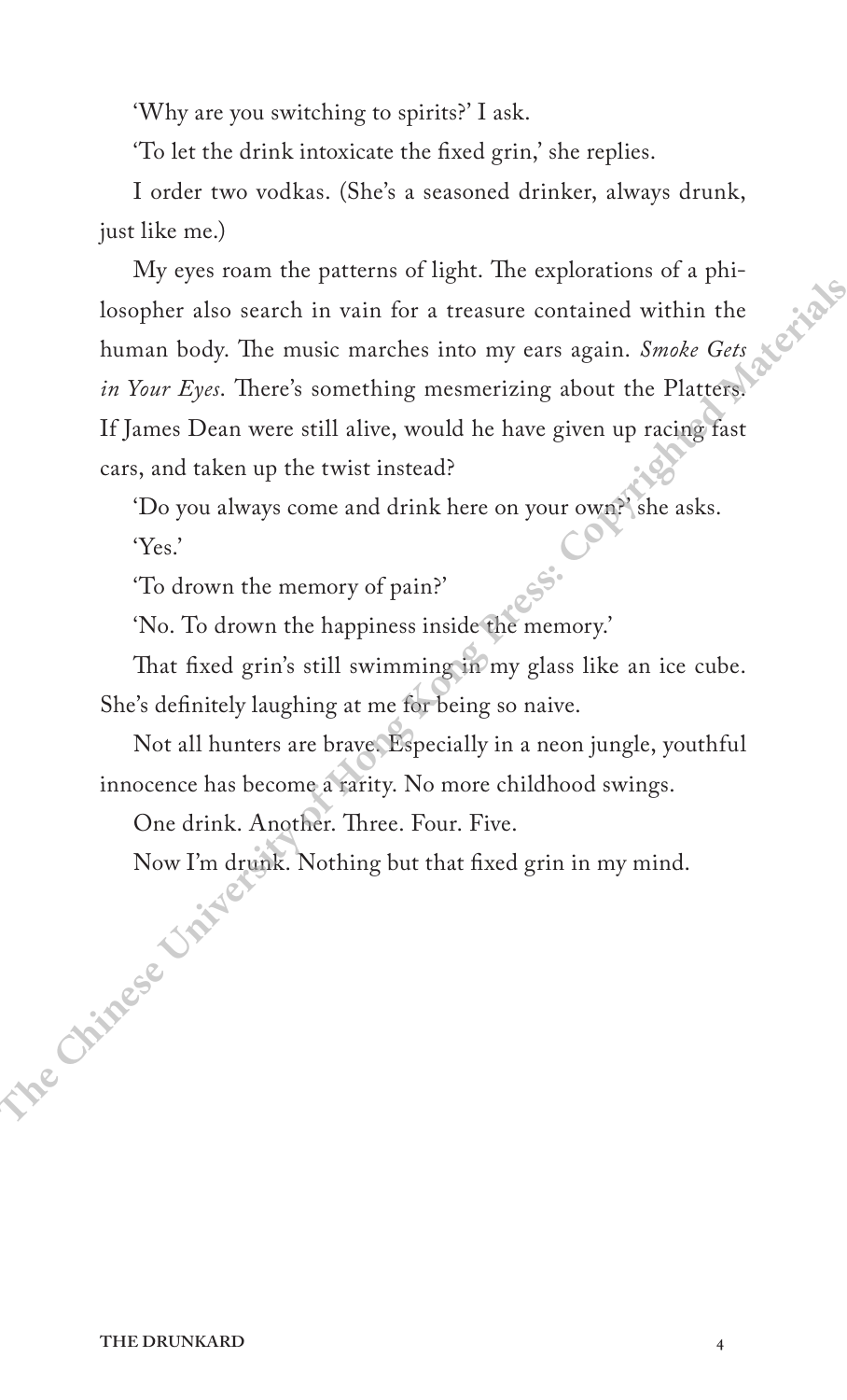## **Chapter 2 The Morning After**

I have so many strange dreams. I dream about an astronaut singing on Venus. I dream of the King from a pack of cards groping in the dark of a 'fingers-only' nightclub. I dream of a pack of dogs crunching on bones. I dream of Lin Daiyu making plastic flowers in a factory. I dream of Hong Kong sinking into the sea. I dream of her dreaming in my dream and dreaming of me. **There is on many strange dreams.** I dream about an astronaut sing-<br>
ing on Venus. I dream of the King from a pack of cards groping<br>
in the dark of a 'fingers-only' nightedub. I dream of a pack of dogs<br>
crunching on bones.

I dream of winning the sweepstake.

I throw away my pen and go into a 'fingers-only' nightclub in Wanchai, wearing a sharp suit. I send for all the dance-girls in the place to come and sit at my table. I buy myself some pride.

Then I buy myself a new six-storey building.

I live on one floor.

I lease the rest out.

I'll never have to put up with a landlord again or worry about him raising my rent.

Then I get in my car and go to see Chiu Chi-yiu.

Chiu's a real miser.

Once when I was poor I begged him to lend me twenty dollars. He just pulled a sour face and looked the other way.

Now I'm rich.

So I throw my money in his face.

Then I get back in my car and go to see Lily Cheung. Lily's a snob.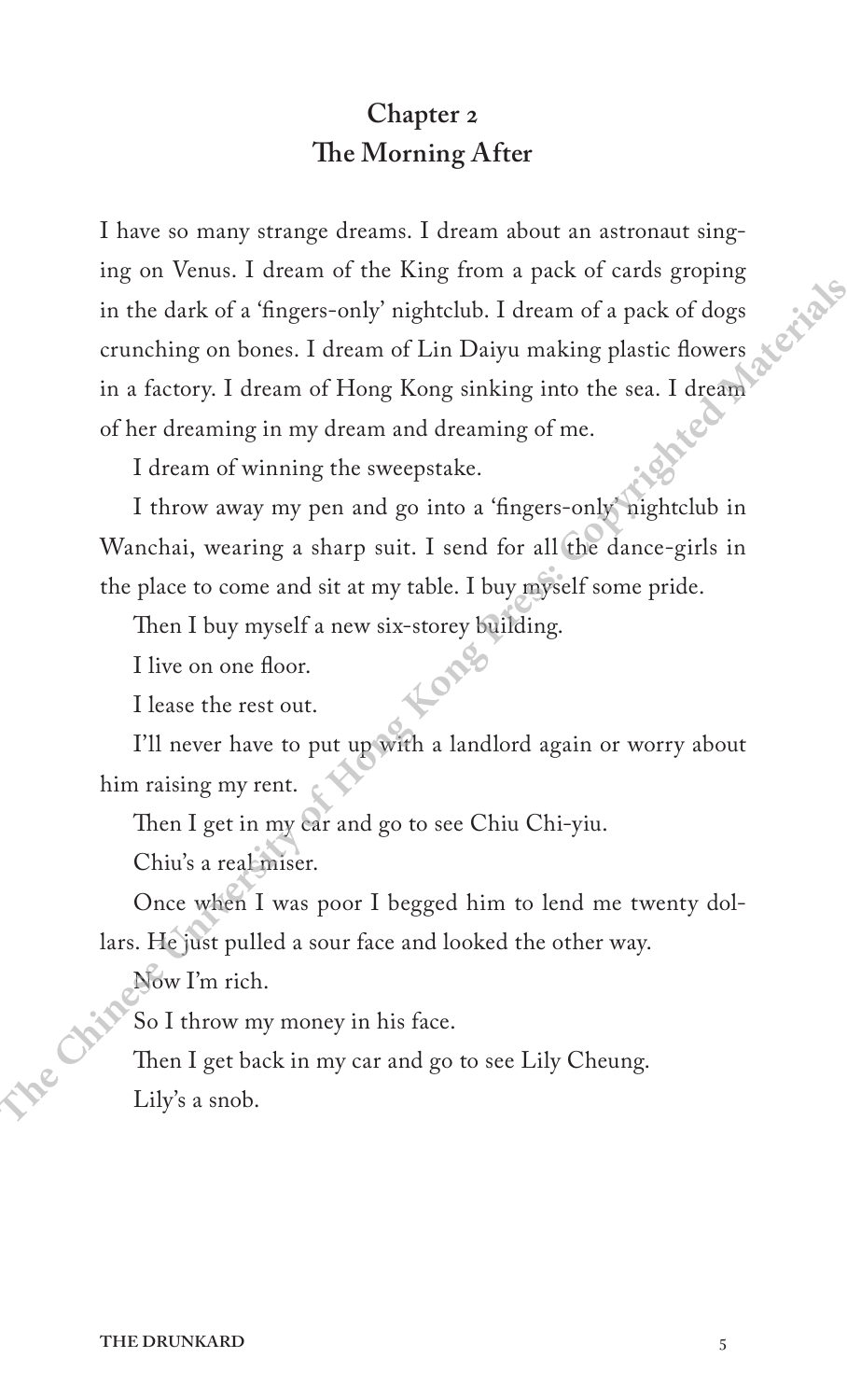Once when I was poor I begged her to let me make love to her. She just pulled a sour face and looked the other way.

Now I'm rich.

So I throw my money in her face.

Then I drive over to see Chin Shi-fu.

Chin owns a publishing house.

Once when I was poor I begged him to publish my novel. He just pulled a sour face and looked the other way.

Now I'm rich.

So I throw my money in his face.

Then I drive down Queen's Road so that people can stare at me with envy.

Then I sober up.

I'm wide awake. My head hurts. I squint at the woman lying fast asleep next to me and realise how plain she is. Not just plain, she's downright ugly. Her hair's a mess—she's shed a lot of it on the pillow. Her fake eyebrows are sparse and straggly. A night of tossing and turning has reduced them to a smudge. Her skin's rough, her pores are like open craters. (When I saw her in the bar last night, her skin seemed snowy and delicate. Why does it look so different now? Were the lights too dim, was her face just heavily powdered, was I just too drunk to notice? Or maybe … Anyway, she looks completely different now.) Her nose even looks a bit Western. In fact it's really the only attractive part of her face. There are still a few blotches of red lipstick on her mouth, like tinned cherries that have lost their colour. But the faint crow's feet at the corners of her eyes are the ugliest thing of all. Her efforts to **Then** I drive over to see Chin Shi-fu.<br>
Chin owns a publishing house.<br>
Once when I was poor I begged him to publish my novel. He gives<br>
yint pulled a sour face and looked the other way.<br>
Now I'm rich.<br>
So I throw my money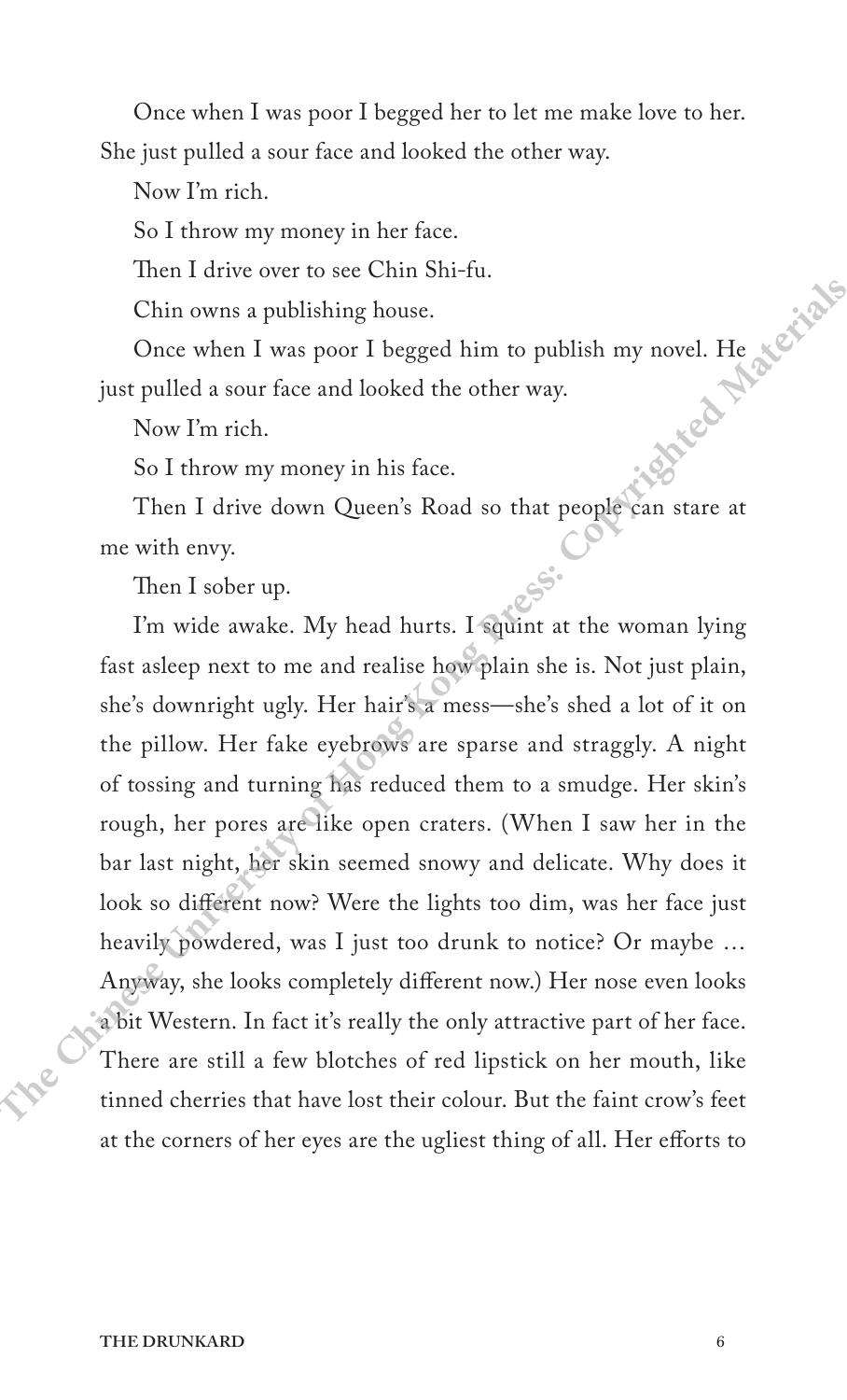powder them over have been to no avail. She's no longer young probably in her early forties. But in a dimly lit room, coated with powder and rouge, in the eyes of an admiring drunk, she could still be a flower in bloom.

She's still fast asleep. From time to time her mouth twitches unconsciously. She must be dreaming, but I can't tell what about. She rolls over, breathes out. Her breath stinks. It makes me want to vomit. (If I hadn't been so drunk, I'd never have slept with this woman.) I roll off the bed, wash, get dressed and stuff half my last pay from the newspaper into her bag. I don't get paid much, but this morning I'm determined to be generous. Usually, whenever I'm sober, I end up pitying myself—but right now I pity her more than myself. I'm being generous because I'm sober. As I leave the hotel, the first thing that enters my head is a drink. On the way I buy myself a bottle of whisky from a store. But when I get home I decide not to start drinking quite yet. I've still got two separate newspapers waiting for my kungfu instalments. I lay out my writing paper on the table. I feel indescribably terrible. (I've been writing these serials for over a year now. Stooping so low as to write this trash for a living is a strange enough aberration in itself; but the thought that there are actually readers out there prepared to follow me into the bubble of this meaningless fantasy world is even stranger.) I laugh. I go and open the bottle and pour myself a glass of whisky. **There is the computer of the set of the set of the set of the set of the set of the set of the set of the set of the set of the set of the press of the press of the press of the press of the press of the press of the set** 

(Here's an idea. I could perhaps write a novella, and call it *Hemingway in Hong Kong*. My Hemingway would be a destitute man of letters in ill health, who keeps hunger at bay every day by